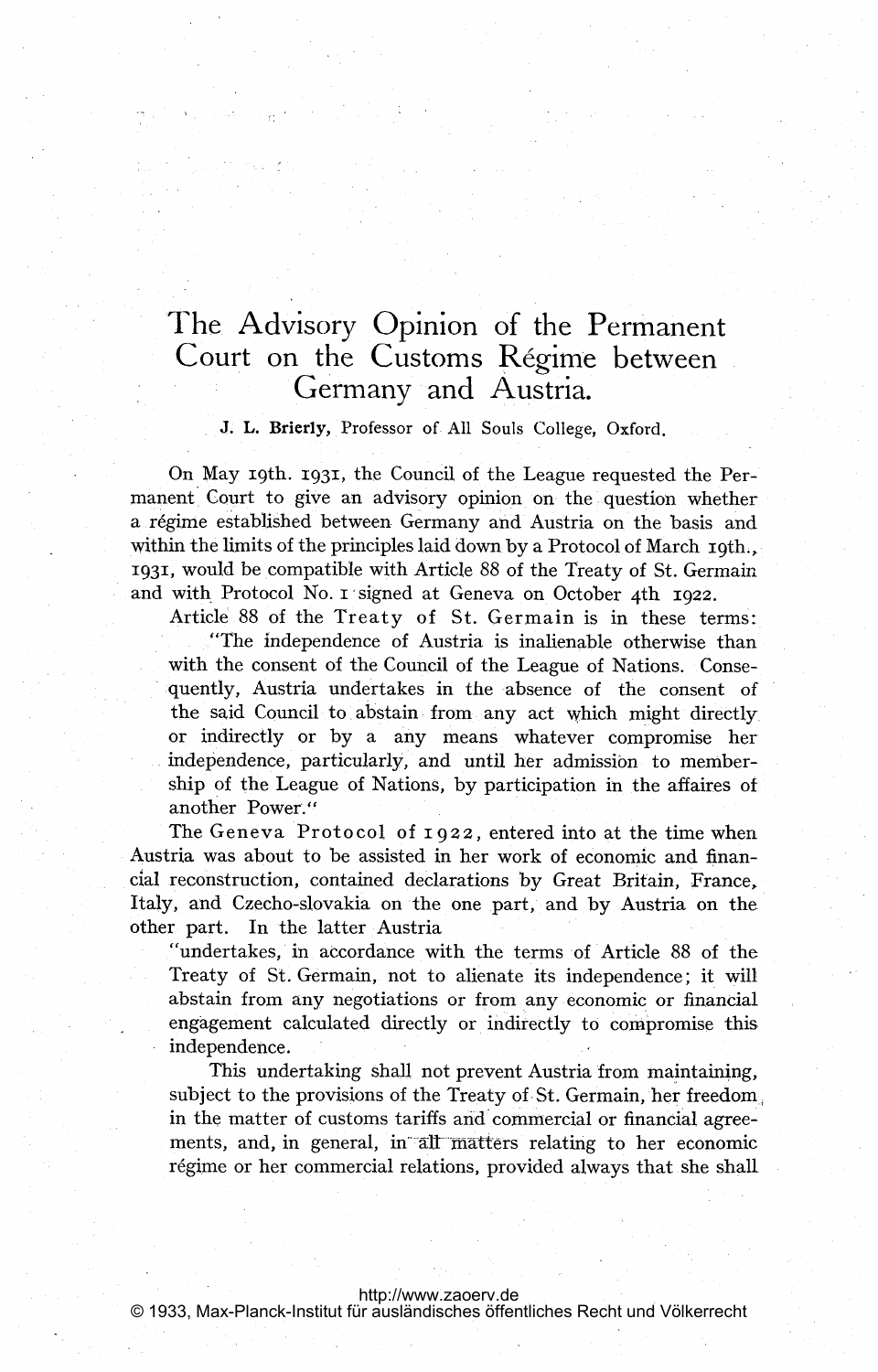not, violate her economic independence by granting to any State a special régime of exclusive advantages calculated to threaten this independence."

The more important provisions of the Protocol of March 19th. 1931 whereby the German and Austrian Governments agreed to enter into negotiations for a treaty "to assimilate the tariff and economic policies of their respective countries", were the following. It professed, while maintaining the independence of both'states, to be intended to initiate a reorganisation of European economic conditions by regional agreements. Germany and Austria were to agree on a tariff law and a customs tariff to be put into force in both concurrently with the treaty and for the period of its validity. Amendments might be made only by agreement between the parties. There were (unless otherwiseagreed) to be no import or export duties between the two countries. The customs administrations were to be independent of one another, but the technical execution of the tariff was to be uniform. Receipts were to be apportioned according to an agreed quota. Each State retained the right to conclude commercial treaties with other States, but the negotiations for such treaties were in general to be conducted jointly; when concluded, separate treaties. were to be signed and ratified, but the exchange of ratifications was to be simultaneous. Differences as to the interpretation and application of the treaty were.to. be settled by an arbitral tribunal composed of German and Austrian nationals in equal numbers, and the tribunal was also to be empowered, .in certain cases of failure to reach agreement, to impose a settlement on the parties. If either party should consider that a decision of the tribunal infringed its vital economic interests, it might terminate the treaty by six months' notice. After three years the treaty was to be determinable in any case by one year's notice.

The question for the Court was therefore whether the regime thus proposed to be established was compatible with the obligations of Austria above set out. In their answer to this question the members of the Permanent Court were divided in opinion. Eight judges, (Guerrero, Rostworowski, Fromageot, Altamira, Urrutia, Nejulesco, Anzilotti, and de Bustamante) held that the customs régime would not be compatible with the Protocol of 1922. Of these all except judge de Bustamante held that it would also not be compatible with the Treaty of St. Germain. judge Anzilotti, while concurring in the result, disagreed with the reasons on which his collea- ,gues based their conclusions, and expressed his own in a separate opinion. On the other hand seven judges, (Adatci, IKellog, Rolin-Jacquemyns, Hurst, Schücking, van Eysinga, and Wang) thought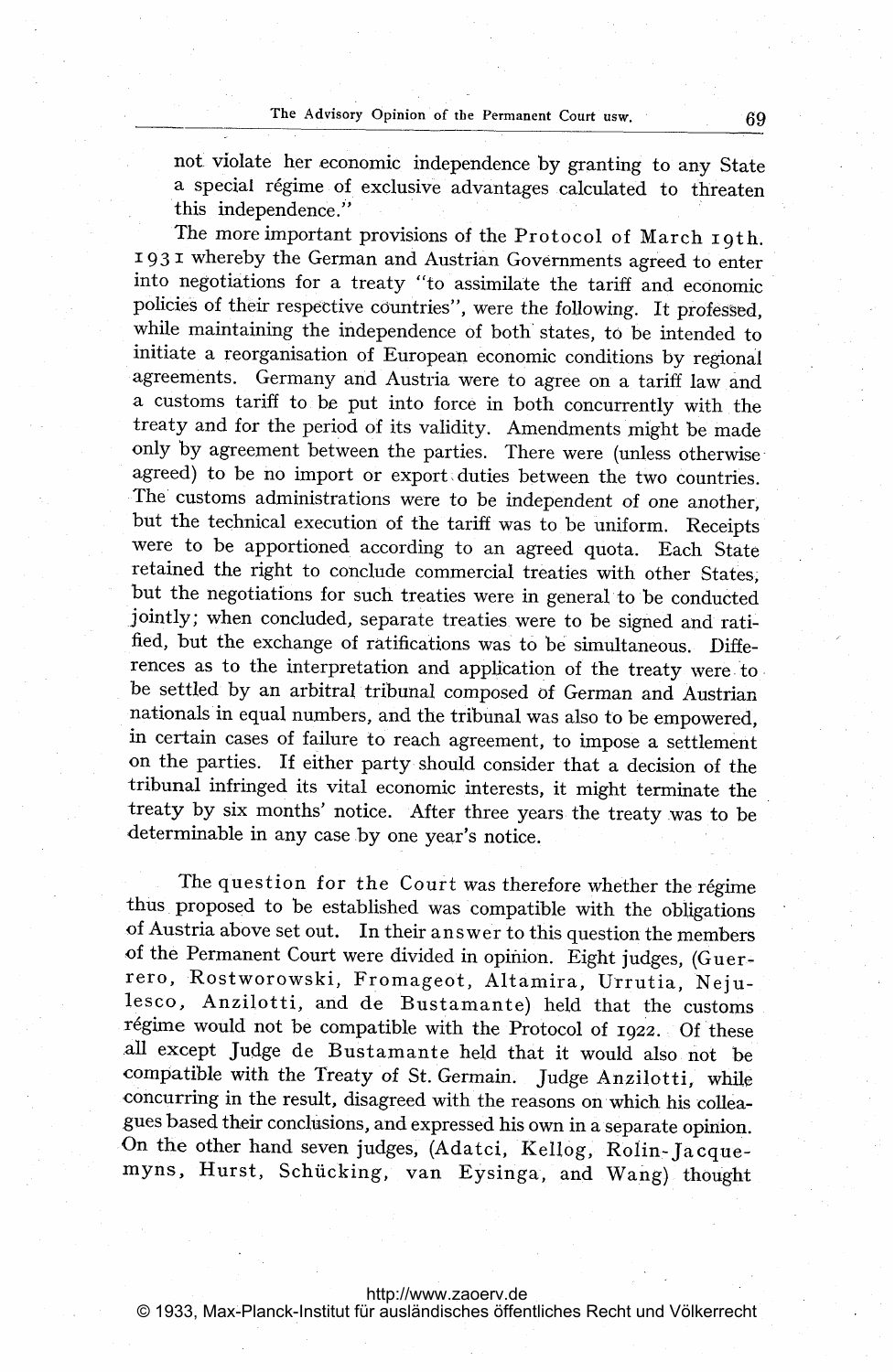that the customs régime was not incompatible either with the Protocol or with the Treaty. It may be of interest to -examine the reasoning on which these divergent opinions were severally based.

There is a startling omission in the opinion of the majority of the Court, for it does not, as their 'colleagues in the minority point out, contain any explanation as to how or why the régime to be set up under the Protocol of March, 1931, would threaten or imperil Austria's independence. The argument in fact stops short at the most critical point and the final conclusion ist bluntly stated ex cathedra. It is therefore not easy to discuss the validity of the reasoning on which it is based.

The majority opinion deals with'Article 88 of the Treaty of St. Germain, somewhat as follows: Austria has undertaken by this Article not to Alienate her independence. 'She has further undertaken by it to abstain from any act which might directly or indirectly compromise her independence, and this second part of her undertaking is distinct from and goes beyond the first. It means not only that she may not actually alienate her independence, but also that she may not do anything which, so far as can reasonably be foreseen, would be "calculated to endanger" it.

Now on this point it is no doubt possible to argue from the use of the word "consequently" (and the German and Austrian counsel before the Court did argue), that the second.sentence of the article illustrates, without adding a further obligation to, the obligation contained in the first sentence. But the Court held rightly, as <sup>I</sup> think., that the Article imposed two distinct obligations, namely, that Austria .would not alienate her independence, and that she would not do any act calculated to endanger it. That being the construction which the Court placed upon the article, one would have expected to find the opinion going on.to state the reasons which led seven judges to conclude that one or other of these obligations would be violated by the proposed customs régime. There is no such statement in their opinion as recorded. What the opinion does say on this point is curious; it states definitely that the etablishment of the régime would not be an act alienating Austrian independence, (that is to say, it would not violate the first obligation) and it even suggests, though not. quite so definitely, that it would not even be an act endangering her independence, (that is, it would not violate the second obligation). ("It may even be maintained, if regard be had to the terms of Article 88 of the Treaty of Peace, that since Austria's independence is not strictly speaking endangered, within 'the meaning of that article, there would not be, from the point of view of law, any inconsistency with that article.") Yet almost immediately after concurring in this statement of the legal

<http://www.zaoerv.de> © 1933, Max-Planck-Institut für ausländisches öffentliches Recht und Völkerrecht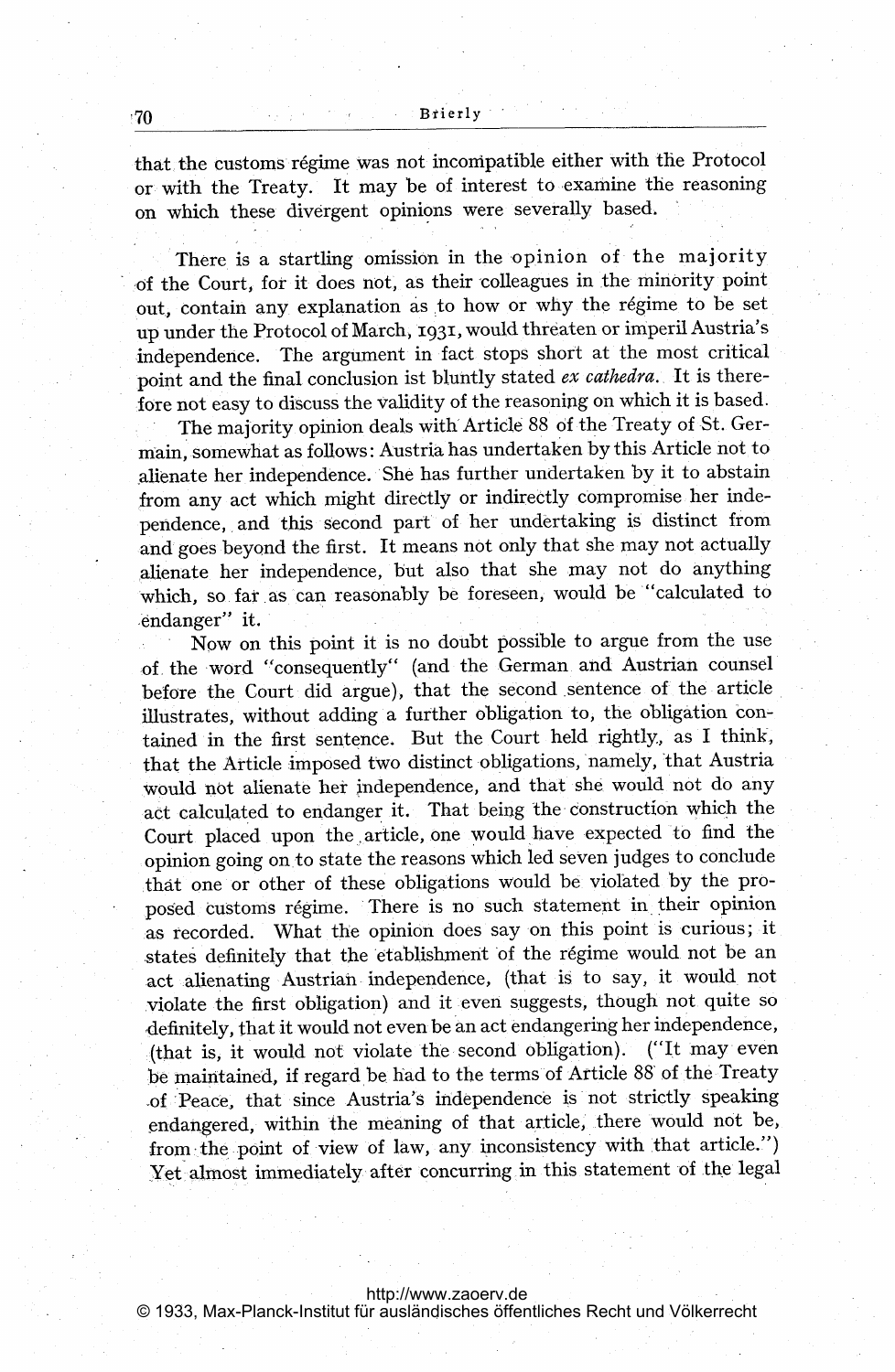effect af Article 88, and without a single word to explain the apparent change of view, the seven judges append a note in Which they declare that the customs union "would be calculated to threaten the independence of Austria in the economic sphere", and is therefore incompatible with Article 88 of the Treaty.

There is an equally serious hiatus in the Court's reasoning with regard to the Protocol of 1922. They held as a matter of construction that the Protocol created obligations for Austria, which, though. clo-7 sely related to those created by the Treaty, possessed an independent binding force. These obligations constituted "special undertakings from the economic standpoint, i. e. undertakings not only not to alienate her independence, but, from the special economic standpoint, undertakings to abstain from any negotiations or from any economic or financial engagement calculated directly or indirectly to compromise that independence, and still more precisely and definitely, undertakings not to violate her economic independence by granting to any State a special régime or exclusive advantages calculated to threaten this independence." But again the argument, instead of proceeding to show why or in what respect the customs régime would violate these special undertakings, breaks off so abruptly that the reader is almost left to wonder whether by <sup>a</sup> printer's error something may not have fallen out from the record of the opinion. He is simply told that "if the régime be considered as a whole from the economic standpoint," it is difficult to maintain that it is not calculated to threaten the economic independence of Austria; and consequently -that it would not be compatible with the Protocol of 1922.

It is perhaps not surprising that judge Anzilotti, if he felt himself bound, as he did, to concur in the result at which his colleagues had arrived, should have. preferred to state his reasons in a separate opinion. He did so in <sup>a</sup> closely-reasoned statement which even those to whose minds it may not carry complete conviction. must acknowledge to be a contribution of permanent value to international jurisprudence. judge Anzilotti regards the second sentence of Article 88 as the central point in the whole case, and he points out that the meaning of this sentence depends on the meaning to be given to the word ,, consequently", which connects it with the first sentence of the Article. The German and Austrian governments had argued that the second sentence merely draws out the consequences of the first; Austria being- for bidden by the first sentence to alienate her independence, the acts which the second sentence forbids can, they maintained, only be acts of alienation or acts amounting to alienation; and, since it could, hardly be argued that there had been an act of actual alienation, the adoption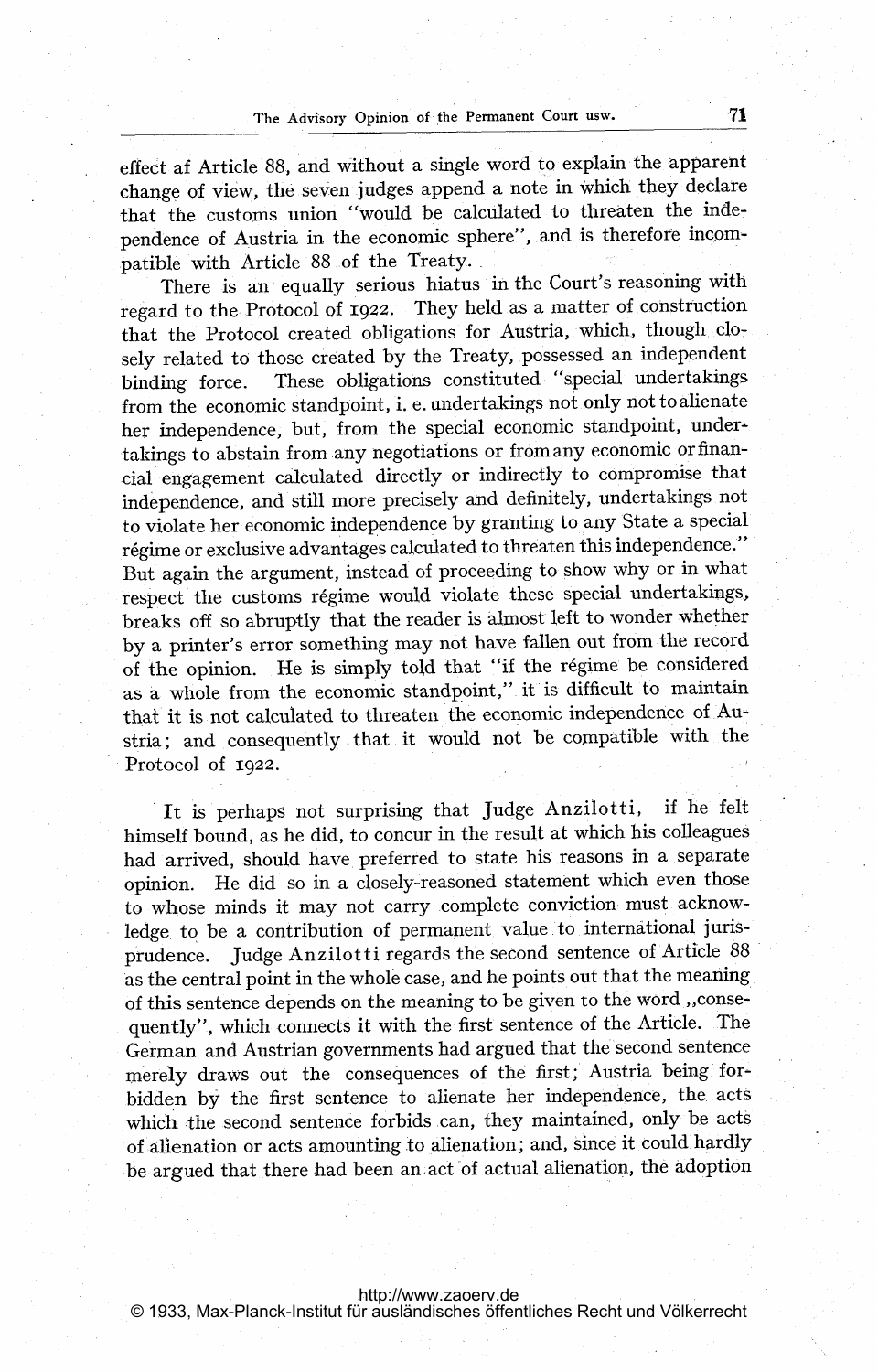of this construction would have been decisive in their favour of the whole case. In a masterly passage judge Anzilotti decisively rejects this construction. He admits that grammatically the word "consequently" may imply one of two things: either that the second sentence merely draws out the logical consequences of the principle laid down in the first, or that the second sentence lays down rules the purpose of which is to ensure effect being given to that principle. In choosing between these two equally possible interpretations we must therefore look at the natural meaning of the words used in the second sentence: and if we do that, we shall have to admit, he thinks, that the acts which it forbids are something other than acts of actual alienation, are in fact acts calculated to expose Austria's independence to danger. Since this, the natural interpretation of the words used gives a perfectly reasonable meaning to the sentence, it must be adopted; it is in fact the only interpretation which does give a reasonable meaning, since on the other interpretation the second sentence would be superfluous. Finally, this interpretation is confirmed by the fact that the last clause in the sentence cites, as an example of the acts from which Austria is to abstain, an act which is clearly not an act of actual alienation, but merely one that might expose her independence to danger.

Up to this point judge Anzilotti's argument, of which the above is <sup>a</sup> very imperfect summary, carries, to the mind of the present writer at least, complete conviction. It establishes that in order to. be compatible with Article 88 of the Treaty the customs régime must be neither an act Of alienation, nor an act susceptible of exposing Austrian independence to danger.

As to the Protocol of 1922, Judge Anzilotti emphatically dissented from the view of the majority that the customs régime might be incompatible with the Protocol, without being at the same time incompatible with the Treaty. On the contrary in his view the Protocol added nothing to Austria's obligations under the Treaty.

Everything then turns, he says, on the question whether the customs régime must be regarded as an act susceptible of endangering. Austria's independence. This is a question not of law, but of fact, in which the respective positions of Austria and Germany are an important element. The answer therefore will depend on considerations largely of a political or economic kind, amongst which are the existence of a movement aiming at the political union of the two countries, the difficulties in maintaining her separate, existence created for Austria by the Peace Treaties, and the great disproportion. in economic strength between Germany and Austria. An economic union would not necessarily lead to, but it would certainly, he thinks, render more probable the political, union towards which a tendency already exists. It is

<http://www.zaoerv.de> © 1933, Max-Planck-Institut für ausländisches öffentliches Recht und Völkerrecht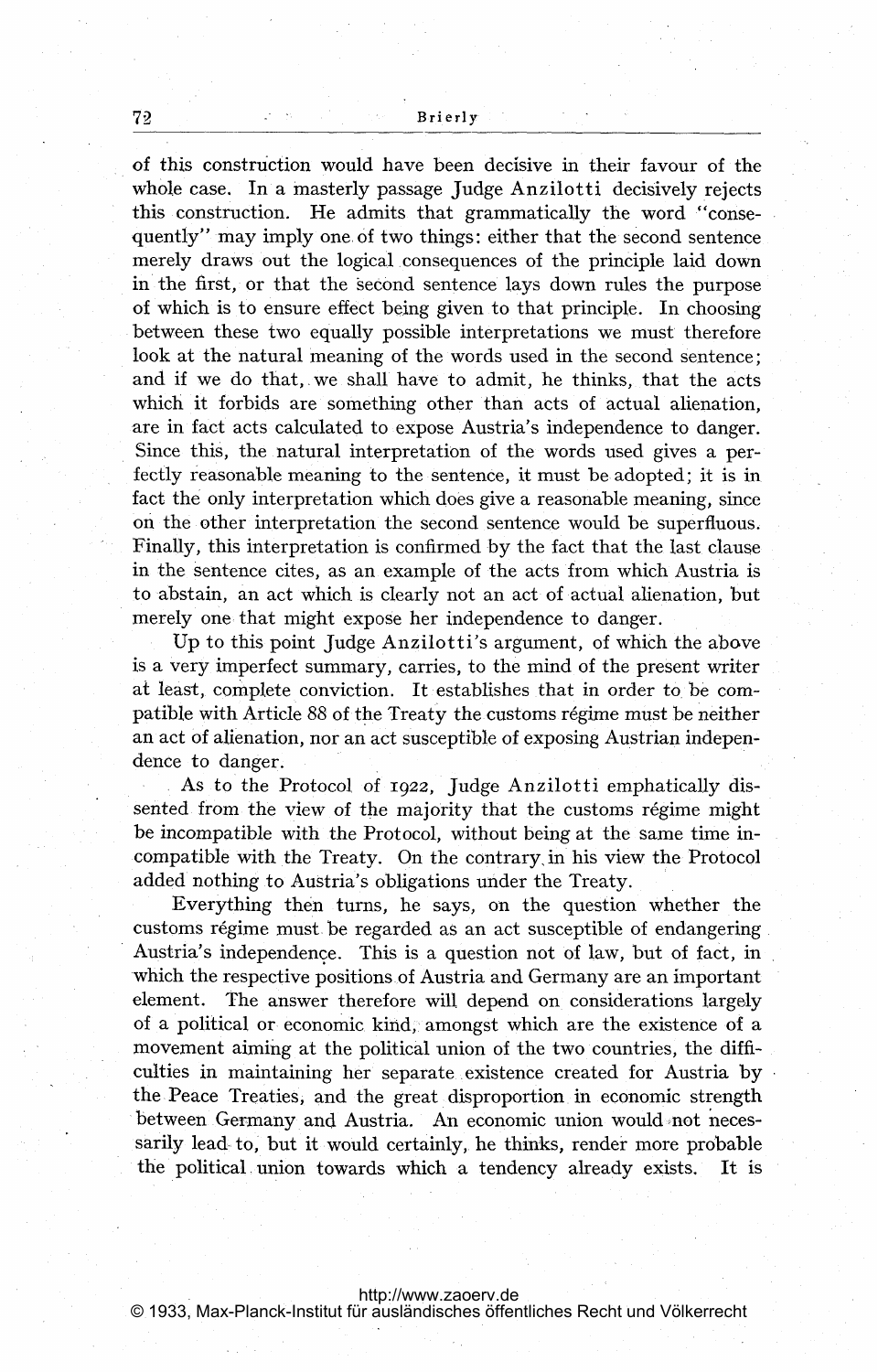therefore an act falling within the scope of the second sentence of Article .88.

It is, I submit, at this part of his argument, if at any, that Judge Anzilotti's opinion is vulnerable. The question which he describes as one of fact is so no doubt in the sense in which any question in <sup>a</sup> court of justice which is not a question of law must be one of fact; but this particular question of fact was unfortunatelya question of opinion the answer to which could hardly be based on anything more solid than <sup>a</sup> personal estimate of future political probabilities. One may doubt whether it was really the: duty of the court to engage in speculations of this kind. Judge Anzilotti appears to have thougt that otherwise the question put by the Council could not have been answered, or at any rate could have been answered only in part. The minority judges, at any rate, thought otherwise.

"The Court", they say, "is not concerned with political considerations nor with political Consequences. These lie outside its competence. The Council has asked for the opinion of the Court on a legal question ... The decision must necessarily be based upon the material submitted for its consideration. Unless the material submitted to and passed upon by the Court justifies the conclusions reached, these conclusions cannot amount to more than mere speculations."

The minority appear, as already stated, to have been in some doubt as to the precise respect in which the majority 'regarded the customs régime as incompatible with the Austrian obligations, but they conjectured from the language of the opinion that it was on the final sentence of the Austrian undertaking in the Protocol of 1922 that the incompatibility was based; that is to say, they believed that the majority had held the régime to be forbidden because it would be a special régime calculated to threaten Austrian independence. On this assumption their answer appears to me to be conclusive:

"No material", they say, "has been placed before the Court in the course of the present proceedings fort he purpose of showing that States which have concluded customs unions have thereby endangered their future existence as States. In the absence of any evidence to that effect, it is not for the Court to assume that the conclusion of a customs union on a basis of complete equality between the two States is calculated to endanger or threaten the future'existence of one of them. Still less can the Court assume that loss of independence is a result which either of the States might foresee as the consequence of its acts."

They point out that the régime as a whole cannot constitute a menace

### <http://www.zaoerv.de>

© 1933, Max-Planck-Institut für ausländisches öffentliches Recht und Völkerrecht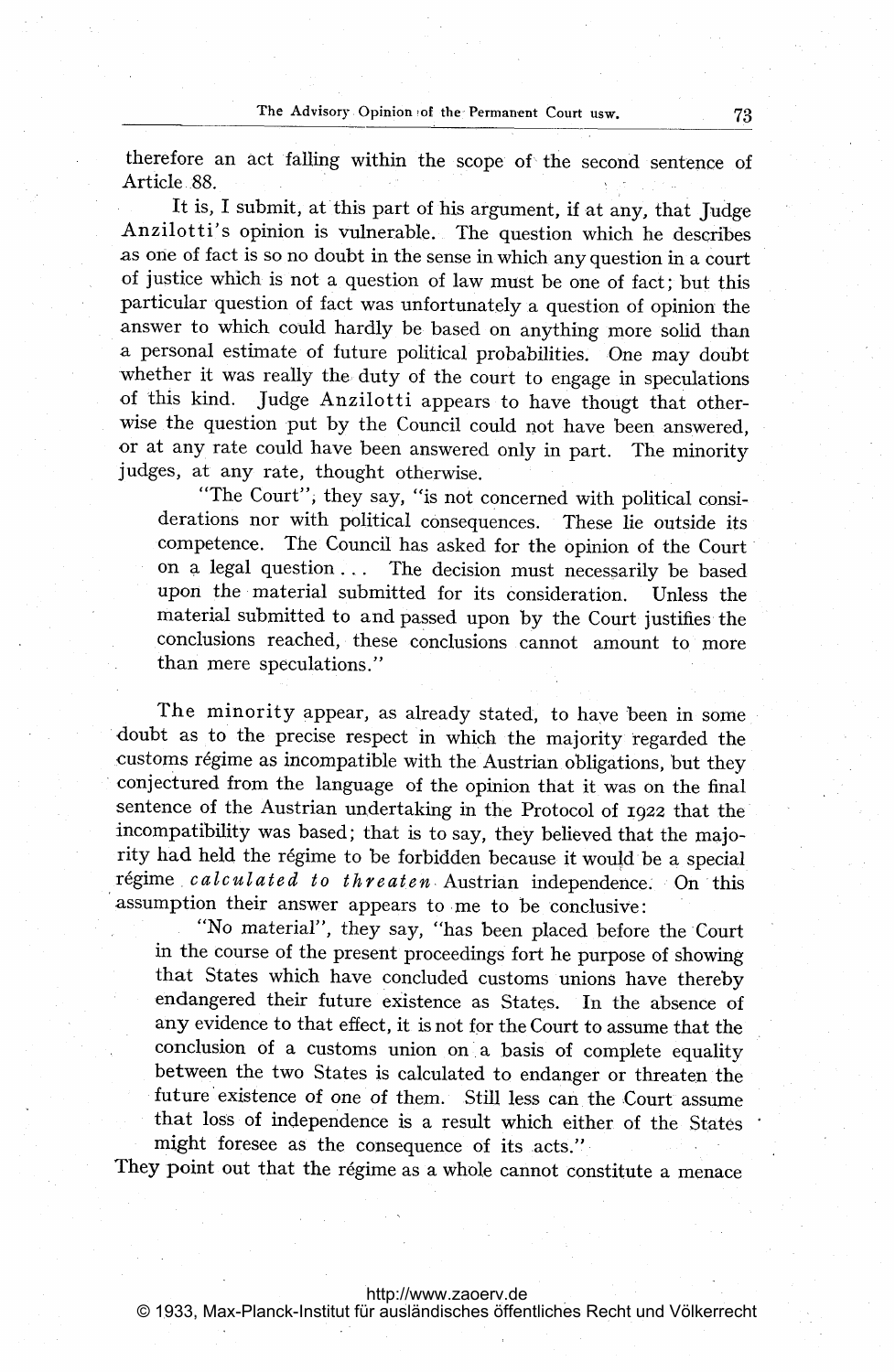#### Brierly

to the independence of Austria, so long as no provision in the Protocol taken by.itself, (and none had been indicated by the majority) can be singled out as being incompatible with Austria's obligations. On the contrary the Protocol. provided, not for a  $fusion$  of the two customs territories, but for an assimilation of the policies of the two countries on customs matters, so that it would actually become impossible to carry its terms into effect at all if Austria should cease to exist as a separate State. Finally if the establishment of the régime is considered to be a danger to Austria's independence, it can be so only in the sense that its future consequences may lead to that result, but Austria would 'always be able to avoid such a consequence. by excercising her right to denounce the treaty.

The fundamental difference which seems to lie at the reste -of the divergent opinions of the majority and of the minority of the Court may perhaps be stated as follows. The majority were prepared. to speculate on the possible political sequel of such an event as the customs union. judge Anzilotti expressly discussed the propriety of such speculation on the part of the Court, and he admitted it because he thought that on no other basis could the Council's question be answered. Whether the other members of the majority felt any hesitation on this ground or not, we have no means of knowing, for there is, as pointed out above, a remarkable hiatus between their reasoning and their conclusion. But is seems almost necessary to assume that this hiatus was bridged in the minds. of, the.majority by <sup>a</sup> process of political conjecture similar to that which judge Anzilotti expressly defended. The minority on the other hand regarded this method of reasoning as inadmissible.

Before the opinion of the Court was published, the project of a customs union had, as is well known, been abandoned by Germany and Austria for reasons unconnected with the legal aspect of the case. The importance of the case lies therefore, not in any influence it will have on the course of politics, for it will have no such influence, but in its possible effects on the position of the Court itself. From that point of view it is probably unfortunate that the question was ever remitted to the Court. No doubt it was politically convenient to the Council that it should be remitted, if for no other reason because of the mere delay that this course would entail, a delay which was likely, and indeed proved to be, of the greatest political value. But there is a real danger to the prestige of the Court as a truly judicial tribunal if it should come to be regarded as a useful device for interposing a delay in the development of a critical international situation. That should be the function not of a judicial body, but'of the Council itself.

74